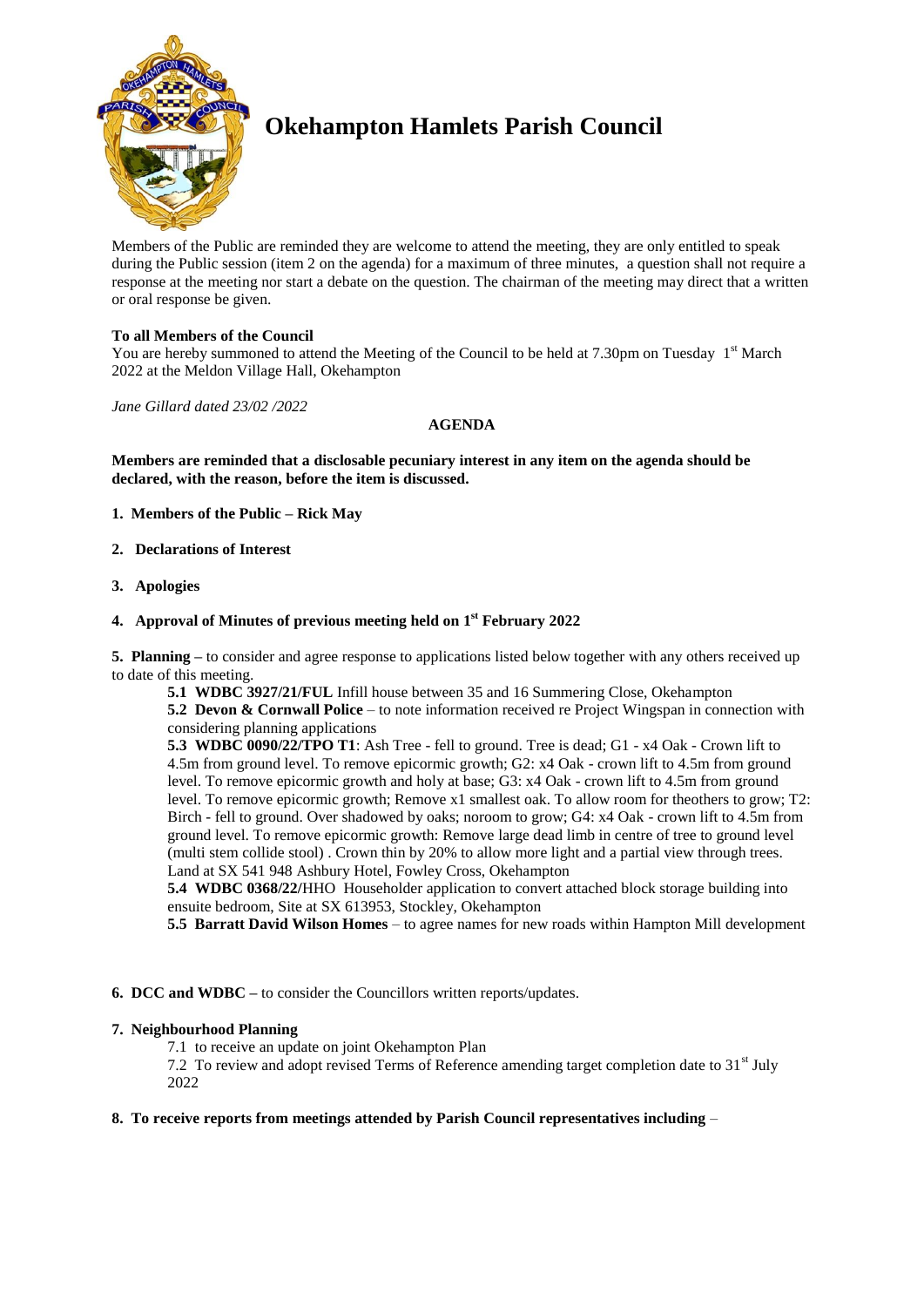#### **9. Correspondence**

9.1 WD Broadband Champion – to agree nomination and attendance at webinar

9.2 DNP – to consider nominations request for nomination of Parish Member to DNP Authority

9.3 Government consultation on the Glover Landscapes Review – an opportunity to stop 'off-roading' in the National Parks, to consider response to public consultation.

9.4 OCRA – to consider grant application for £436.41 towards equipment and training for Sporting Memories Group

9.5 TLG Make Lunch Club – to consider grant application for £500 to help fund items for new holiday club including crockery

9.6 Okehampton Rivers Improvement Group – to consider grant application for £460 towards training volunteers and replacement Hi Vis jackets

9.7 Okehampton & Hamlets Twinning Association – to consider grant application for £500 towards costs of hosting exchange weekend.

9.8 Romansfield Jubilee Party – to consider grant application for £500 for purchase of gazebo for outdoor events

9.9 Note that Derek Webber has been selected (by ballot) to attend the Queens Garden Party in May. Discuss arrangements and any costs that this council may cover.

9.10 West Devon Mayoral Awards. To consider any suitable nominations.

9.11 Great British Springclean – to consider involvement and actions

#### **10. Finance** –

| 10.1 Accounts for payment –                                                                     |          |
|-------------------------------------------------------------------------------------------------|----------|
| Mrs J Gillard (wages £487.03, mileage $\pounds$                                                 |          |
| <b>Oaklands Tree Services</b>                                                                   | £1350.00 |
| Parish Noticeboard                                                                              | 9.60     |
| Devon Communities Together membership                                                           | £ 50.00  |
| 10.2 Grants Policy - to review and adopt if agreed, revised Grants Terms and Conditions to come |          |

into effect 1/4/2022

#### **11. Environmental issues**

11.1 Mud on highways, Crediton Road and Exeter Road Industrial Estate, to consider issues and agree actions

11.2 Dog fouling – to consider correspondence received from resident

- **12. Queens Platinum Jubilee Celebrations** to receive update from Clerk and Cllr Cooper on arrangements. 12.1 To consider applying for DCC Localities Grant for funding events together with any other appropriate organisations.
- **13. Open Spaces.** To receive update on works in Meldon Woods

#### **14. Updates on Flood Plan and Snow Plan and actions required.**

**15. Clerks Report February 2022** – Clerk to answer any questions raised by Councillors and to include decision on purchase of Dog Waste Bin and formally note the agreement of Informal meetings between Mayor of OTC and Chair of OHPC(see suggested resolution within Clerks Report). Also note the repairs at Southcott notice board that are required.

**16. Annual Parish Meeting** – to agree date (suggested Tuesday  $19<sup>th</sup>$  April) and speakers to invite

#### **PART TWO**

Items which may be taken in the absence of the press and public.The Council is recommended to pass the following resolution:- 'Resolved that under section 1(2) of the Public Bodies (Admission to Meetings) Act 1960 that the public and press be excluded from the meeting for the following items as they involve the likely disclosure of sensitive and confidential information.'

**17. Open Spaces** To agree terms of appointment of 'Open Spaces Warden' including Role Spec and pay scale

## **18. To note current WDBC Enforcement cases list and information.**

**19. To confirm Date and venue of next meeting- Tuesday 5 th April 2022**